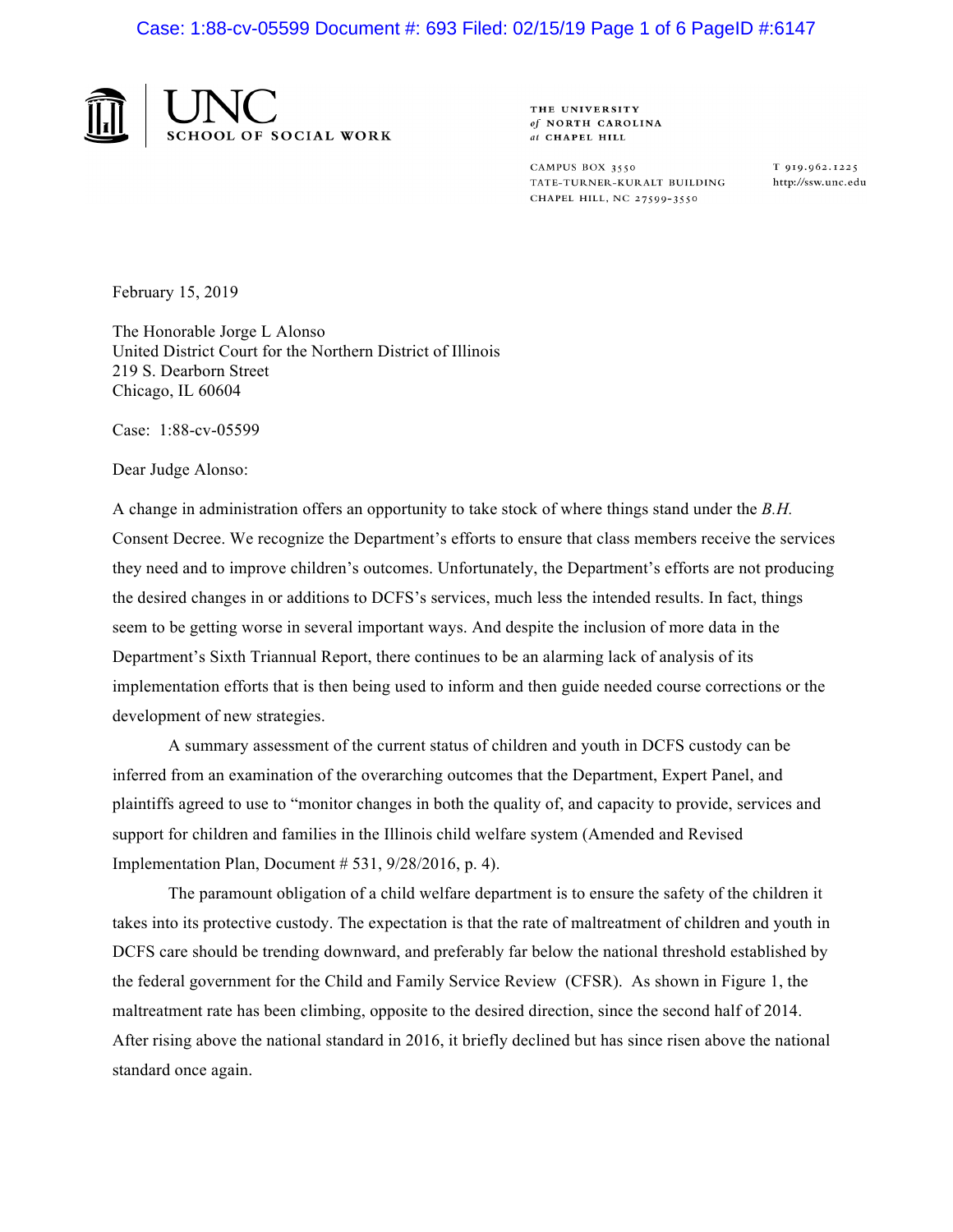

Even though the rise in maltreatment may not be directly attributable to the documented difficulties that the Department has had in meeting the needs of children with psychological, behavioral or emotional challenges, it can be anticipated that remedying these difficulties should also contribute to making DCFS a safer environment for all children and youth in care.

*Figure* 1. -- Of all children in foster care during a 12-month period, what is the rate of victimization per day of foster care? *Source: DCFS PowerBI dashboard 2/5/2019.*

The second indicator that the parties agreed to track is the percentage of children who are reunified with their families or discharged to permanent homes within one year of their removal into state custody. The trend line suggests that permanency rates have plummeted during 2017. However, the Expert Panel hesitates to interpret this apparent fall-off in performance as "real," especially since the data included in the  $6<sup>th</sup>$  Triannual Report suggest that removals during the latest federal fiscal years may not have been tracked for a full 12 months. But even if we



*Figure 2. -- Of all children who enter foster care in a 12-month* period, what percent are discharged to permanency within 12 *months of entering foster care? Source: DCFS PowerBI dashboard 2/5/2019*

were to ignore the data reported after January of 2017, both the chart and the data included in the  $6<sup>th</sup>$ Triannual Report indicate virtually no change in permanency rates. This lack of progress extends back well before the federal court approved the Department's Implementation Plan in 2016. The Expert Panel commented on this troubling "stasis" of the system in its Letter to the Court dated 10/30/2017 (Document # 565, p 16):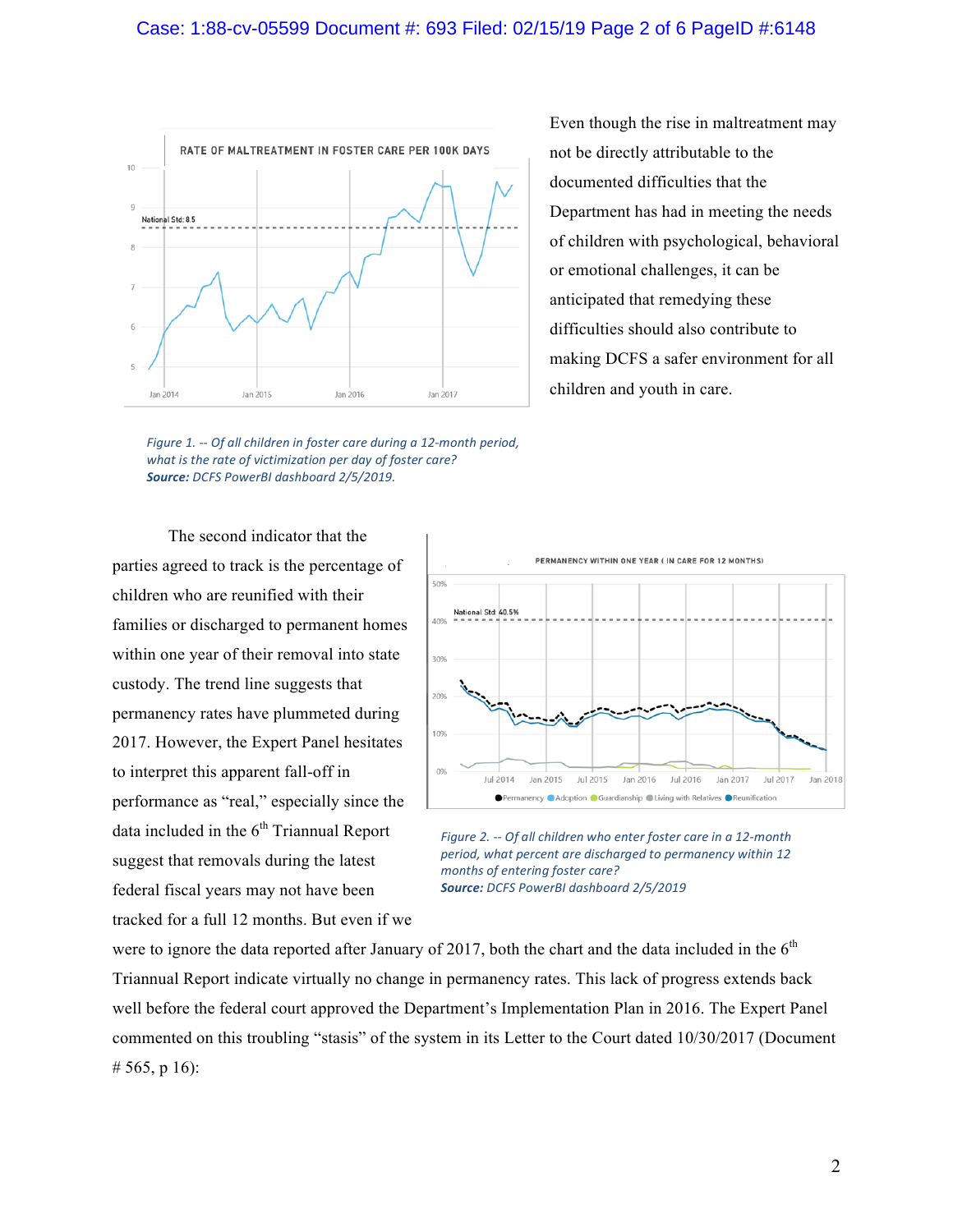"The system has stabilized at a median length of stay that is the longest in the nation (see Figure 3). Quite simply, too many children are growing up in foster care in Illinois and for far too long. The fact that the stasis of the system has persisted since the early 2000s in Cook County and longer in the balance of state, in spite of (or because of) changes in political and DCFS leadership, is one of the major reasons that a supplemental implementation plan was required in order to disrupt this unhealthy equilibrium. As Sabel and Simon (2004) note, a federal court's involvement is warranted whenever public institutions have chronically failed to meet their constitutional obligations,



*Figure 3. -- Illinois registers longest median months in foster care in the nation, 2016* 

and the normal processes of political accountability (elections and administrative appointments) have proved inadequate for solving the problem. DCFS repeatedly has shown it cannot change the current dynamic without a consent decree."

The fact that the Department has not shown any appreciable progress in reducing inordinately long lengths of foster care stay under the current Implementation Plan is particularly problematic. Implementation science tells us that lack of success may be attributable to: 1) the absence of evidencesupported interventions to effect the desired change; 2) insufficient integrity in the implementation of otherwise effective interventions; or 3) lack of an enabling context to translate adequately implemented interventions into meaningful change. The Expert Panel finds that all three of these deficits have been hampering progress under the *B.H.* Consent Decree. This is why we strongly supported the Court's urging that DCFS involve the National Implementation Research Network (NIRN) in the implementation of the plan. This is why we emphasized it in our recommendations to the Court, which the Court included in its Order dated 10/20/2015 (Document #507), that DCFS develop, in partnership with one or more of its University partners, a results-oriented accountability system that improves regular and timely access to available data, develops new measurement systems to monitor implementation integrity, evaluates intervention effectiveness in accomplishing intended results, and adapts program modifications flexibly when results are contrary to expectations. Further, we recommended, and the Court included in its order, the following requirement:

The Department shall prepare interim Status Reports for submission to the Expert Panel and Plaintiffs regarding the status of its implementation efforts to achieve compliance and the efficacy of those efforts. The reports should include, at a minimum: 1) the steps that the Department has taken for addressing system barriers and for rolling-out and assessing the fidelity of the Department's implementation of its proposed practice model and identified evidence-based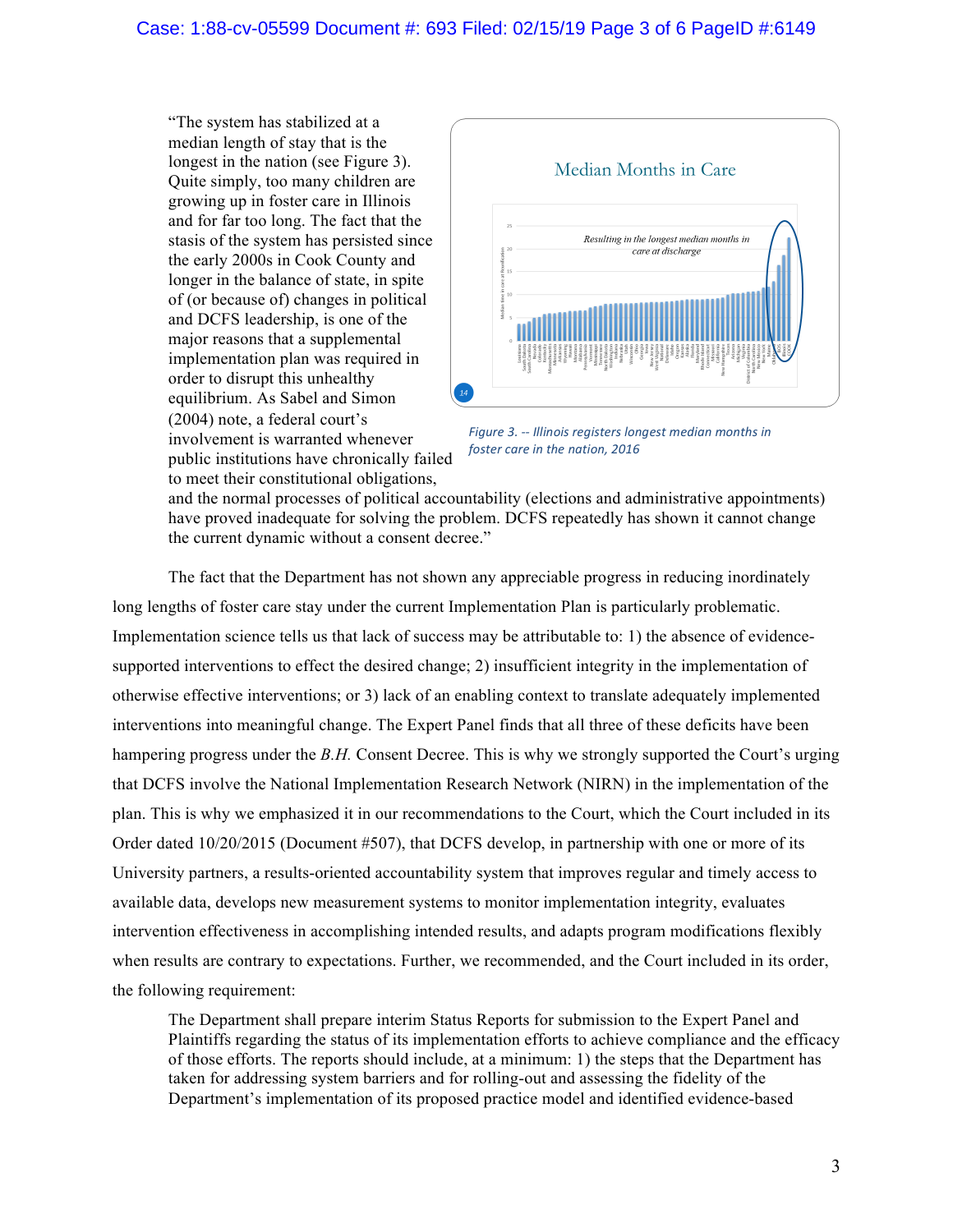## Case: 1:88-cv-05599 Document #: 693 Filed: 02/15/19 Page 4 of 6 PageID #:6150

interventions; 2) the results of its formative evaluation and any summative evaluations of impacts following the guidelines in the Children's Bureau's "Framework" publication and using appropriate comparison groups and one or more of the 26 key metrics and other measures; and 3) the various quality service reviews undertaken for ensuring that children are being fully served as intended and learning when specific initiatives should be sustained, discontinued, or revised when the desired goals are not being achieved.

The Expert Panel finds that the Department has not followed through on its pledge to involve NIRN in the implementation of the plan. We find ludicrous its claim in the latest draft of the  $6<sup>th</sup>$  Triannual Report that it has retained NIRN to review and comment on DCFS's adherence to best practices in implementation science and assist with an assessment of DCFS's implementation capacity and strategy. We have spoken to a representative from NIRN, who has indicated that the Department has conferred with the organization no more than 10 hours during all of 2018. This is far from what the Expert Panel envisioned as sufficient engagement. We suspect the Court would agree. On several occasions we attempted to create the conditions for expanding NIRN's involvement by urging that NIRN consultation time be increased minimally to 25% of the NIRN director's time. But each of these overtures was rebuffed.

It is the Expert Panel's opinion that without greater guidance from implementation experts, without the creation of a results-oriented accountability system internal to DCFS, and without a firm commitment to adhere to the guidelines established in the U.S. Children's Bureau's "Framework" for "ensuring that children are being fully served as intended and learning when specific initiatives should be sustained, discontinued, or revised when the desired goals are not being achieved" (Document # 507, p. 4), progress will not be made in bringing DCFS into compliance with the *B.H.* Consent Decree. Many thoughtful studies of Consent Decree management have reached these same conclusions.

Just to clarify, the problem is not a lack of data, but the inadequate study of data. The current report is data rich (perhaps too rich in our estimation), but study and (as a corollary) action poor. The simple fact is that when the Department engages in the full Plan, Do, Study, Act (PDSA) cycle, progress is made. Witness, for example, the successes, discussed in the  $6<sup>th</sup>$  Triannual Report, of the Illinois Birth-Thru-Three (IB3) project in boosting rates of permanence 53% for children under the age of 6 in Cook County. According to the principles of the "experimentalist" approach, DCFS should be scaling-up this initiative to determine if the positive results are replicable in downstate Illinois. But no plans for such an undertaking are discussed in the  $6<sup>th</sup>$  Triannual Report. The Department appears to be stuck in the same rut we identified in our original Report of the Expert Panel filed  $7/23/2015$  (Document # 490, p. 4).

The Department has not adopted a sustainable model of practice which incorporates evidencesupported, evidence-informed, and promising practices. Evidence-supported practices, such as subsidized guardianship for older youth, have fallen into disuse. Evidence-informed practices, such as performance-based contracting, are not fully implemented with fidelity to the proven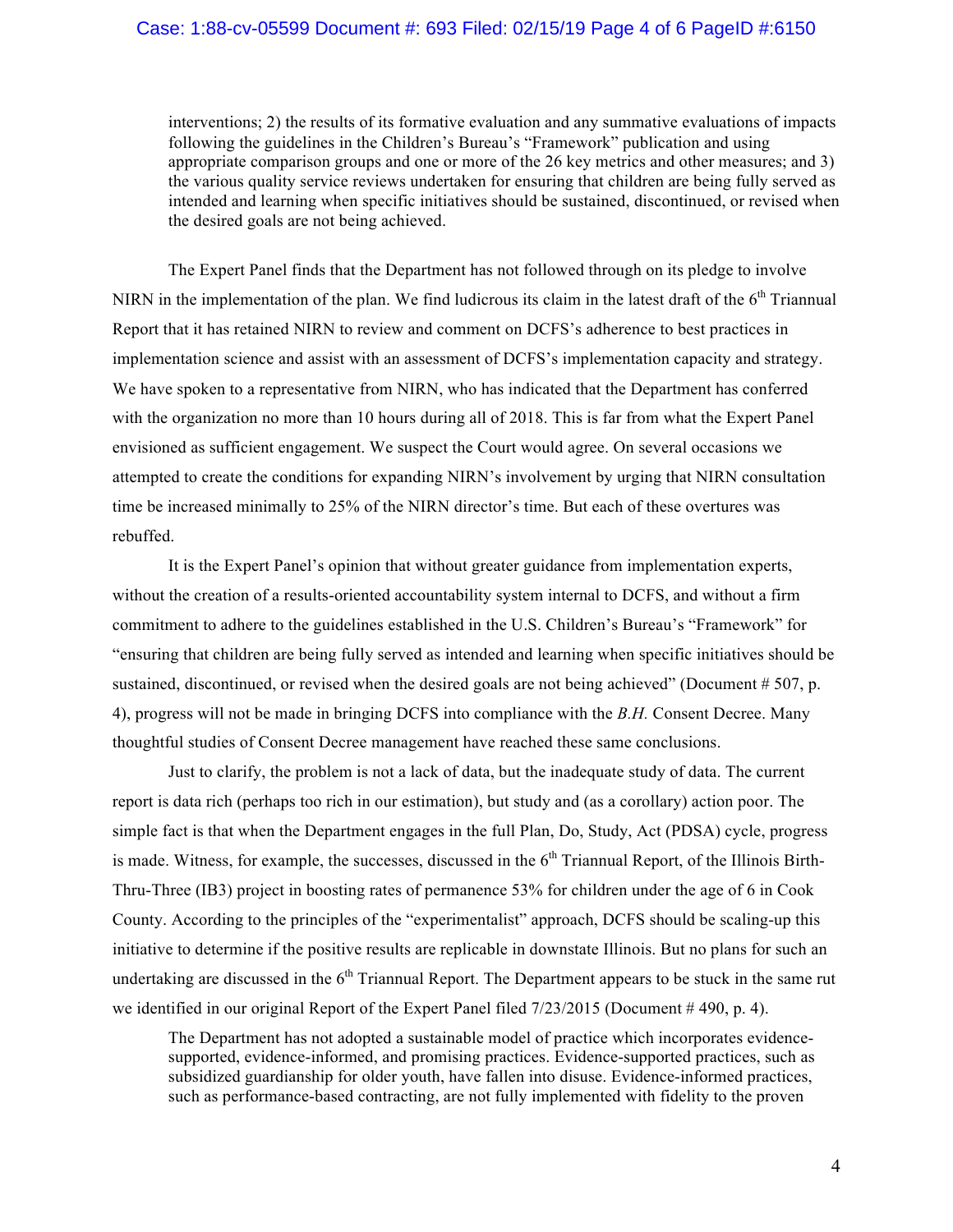design. Promising practices, such as home-based, "wrap-around" mental health services, are carefully developed but summarily discarded after a change in leadership. Many innovations are rushed into production and scaled-up with insufficient forethought given to evaluating their impacts on desired outcomes and determining whether the program actually worked. The end result is a "flavor-of-the month" approach to endorsed treatments and a system of practice that is shaped by crises, practitioner preferences, tradition, and system expediency.

While effort has been expended with respect to projects outlined in the Implementation Plan, the most recent Triannual Report reveals the absence of an overarching DCFS plan and structure for managing the implementation of its efforts to comply with the Consent Decree. Likewise, there is an apparent absence of any "big picture" analysis of where things stand, what needs to happen next, and the apparent abandonment, without explanation, of any number of purportedly planned implementation activities. Our observations about the status of the system in October of 2017 (Document #565, p. 10) have relevance for the challenges the Department continues to face in achieving compliance with the Consent Decree:

Caseworkers, supervisors and other departmental regional administrative staff assigned responsibility for these youth are being asked to undertake planning and service implementation activities for youth with some of the most challenging behavioral health needs in the context of communities where the specialized treatment services many of them need either do not exist at all or have not been successfully individualized in the past to address similar youths' needs. Dr. Testa wrote to Mr. Digre, "[w]e understand the Department's desire to increase the outputs from all of the B.H. projects including the perceived need to do something quickly in the hopes that it disrupts the system-wide stasis we have been observing over the last decade. However, we've been down this road before with little tangible evidence of whether these initiatives truly worked and improved the situations for children…. So let's make sure we're not simply 'flailing' about and instead make sure we walk away with tangible evidence of how the process worked, to what effect, and what inferences can be drawn about how the lives of children have improved as a result of the initiative." (Email to Pete Digre on July 27, 2017).

As DCFS moves ahead under new leadership, more rigorous analysis of why it has not made more progress toward compliance under the existing Implementation Plan seems warranted. The attached report from one of the Implementation Plan's initiatives (Therapeutic Residential Performance Management Initiative) provides the type of information, analysis and recommendations that will be helpful in determining where things actually stand, analysis of why there has not been more progress and ideas about what needs to happen next with respect to a number of the challenges faced by DCFS. It is important that DCFS provide the same level of thoughtful reporting on how things are actually going, identify the specific problems, provide detailed analysis of why things are not working and plans, or at least ideas, for how to make things better. DCFS's attempt to edit out this type of content in earlier TRPMI reports (as opposed to simply specifying its position regarding content with which it disagreed) is both disturbing and consistent with our observation that the Department prefers to stick to reporting